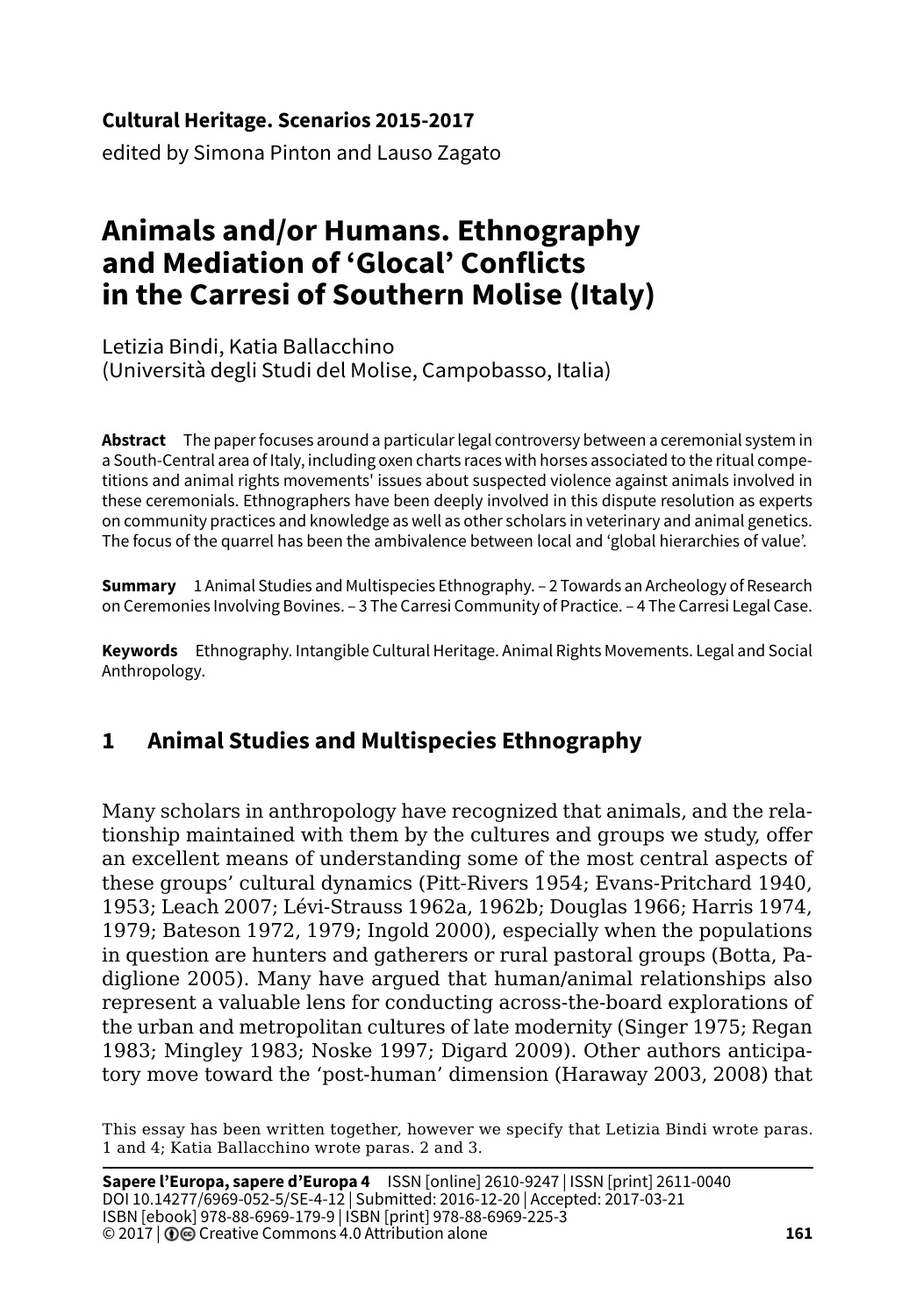some critical scholars see as more respectful of habitats and biodiversity and more inclusive at a local and 'supra-local scale'.

There is also a highly interesting strand of philosophical reflection triggered by the work of Derrida (Vialardi 2016). On the basis of these insights, several authors have begun to posit "multispecies ethnography" as an emerging element of anthropological debate (Kirksey, Helmreich 2010). This emerging field has given rise to efforts to deconstruct conventional human/animal hierarchies and reflect on the alliances, symbiotic relationships, forms of mixing and creative aspects of these multi-faceted relationships. This body of work stems in large part from an anti-species rethinking of Deleuze and Guattari's *Milles Plateaux* (1987) mediated by a postmodern reinterpretation of Donna Haraway's species turn (2008) and the call to "become with" animals launched by Agamben (1998, 2002) and fruitfully taken up by other thinkers.

This approach is interesting in that it allows us to rethink anthropological research by engaging with its two fundamental dimensions – the physical and the cultural – and to productively re-consider the 'anthropology of life' so that the issues of domestication, anthropocentric hierarchies and the complex relationships between man, nature and other living beings are brought to interrogate research that touches on these kinds of relationships and the controversies that often characterise them in this moment of late modernity. This move clearly transcends the classical anthropological paradigm. Specifically, by proposing a critical analysis of practices such as hunting, domestication and animal husbandry as well as the human management of natural resources more generally, this approach urges us to be cautious in new ways and helps us engage with Gregory Bateson's pioneering suggestion of a "cybernetic framework for understanding human/animal interactions" (Bateson 1972).

New forms of genetic knowledge and theories about the origins and development of various animal species together with anti-specism, radical feminist and anti-racist thought have thus enriched a series of recent studies that succeed in addressing the issue of animal subjectivity in a powerful and effective way; this work proposes a focus on the protection and representation of animals as well as the equally important issue of non-human subjects' emotions and passions, an issue that is at the foundation of all 'discourses' about respecting and ensuring animal welfare.

Living with animals (the "living with" that is so central to Haraway's thinking) therefore takes on a wide variety of forms: it can be understood as "companion species" (Haraway 2003) or "unloved others" (Rose, van Dooren 2011), as a special kind of involvement with certain animals in particular (Riley 2006) or as "interpatience" (Candea 2010). Indeed, there are so many forms that we might join in arguing that "human nature is an interspecies relationship" (Haraway 2008, 19).

In light of the theoretical and legal disputes raised by animal rights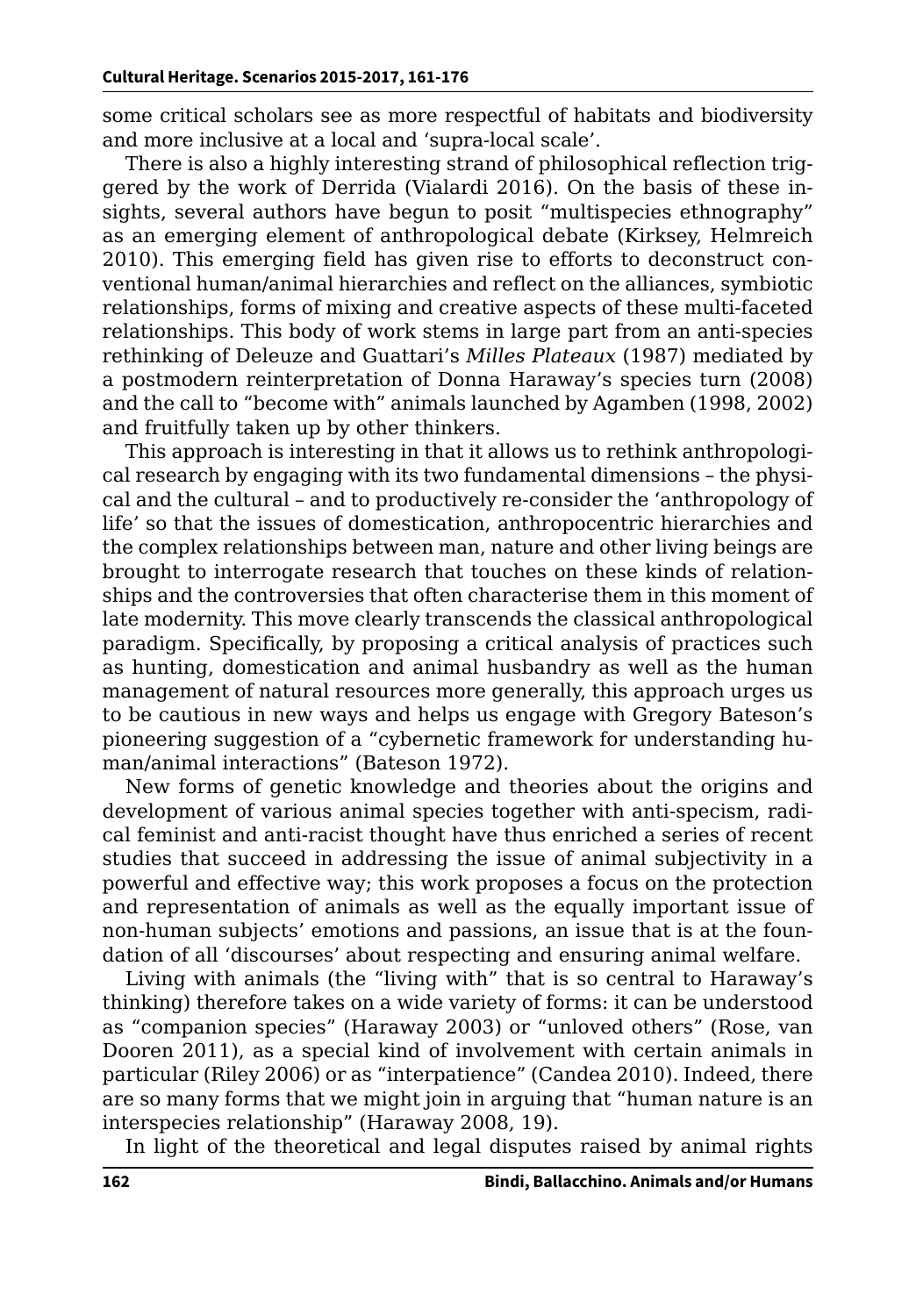movements, a central element of this critical reconsideration is the issue of representation in what Rabinow (1992) has termed the "bio-social" and Foucault "bio-politics" (Helmreich 2009). There is also the equally radical question of 'voice' that Appadurai raises (1988, 17) in terms of "being spoken" and "speaking for".

Reconsidered and reformulated in light of these contributions, anthropological thought ends up developing a new aim, neatly summarised by Kohn (2007, 5):

The goal in multispecies ethnography should not just be to give voice, agency or subjectivity to the non-human to recognize them as others, visible in their difference – but to force us to radically rethink these categories of our analysis as they pertain to all beings.

This approach calls for a hybrid methodology that involves deconstructing humankind's constant activity of constructing our own objects in order to facilitate the development of more equal relationship with animals. Indeed, animals should no longer be understood as products of human social practice, but rather as autonomous subjects capable of interacting with human societies. In so doing, we can escape from visions of human-human and human/animal relationships as essentially characterized by an anthropocentric and science-oriented metanarrative, by a paradigm of domination that revolves around hierarchies, control and exploitation and fails to consider intersubjective exchanges or forms of cooperation (Balcombe 2009).

Drawing on extensive ethnographic research, we seek to avoid the many pitfalls present in this field in which the starring role of human actors is played out alongside a significant yet ambivalent role played by animals within a larger heritage-oriented framework that serves to cast this close human/animal relationship as habitual and basically 'natural.' At the same time, however, animal rights movements have voiced critiques and concerns about these practices, perceiving them as a threat to the wellbeing of animals and raising legal issues surrounding the protection of this fundamental right and the defence of animal subjectivity.

#### **2 Towards an Archeology of Research on Ceremonies Involving Bovines**

The approach modelled by Evans-Pritchard and Pitt-Rivers appears to have focused on the symbolic dimension of the human/animal relationship and the metaphorical significance that animals, and especially oxen, in their ethnographies, take on in diverse moments and elements of the collective lives of the populations they studied. However, this aspect converges and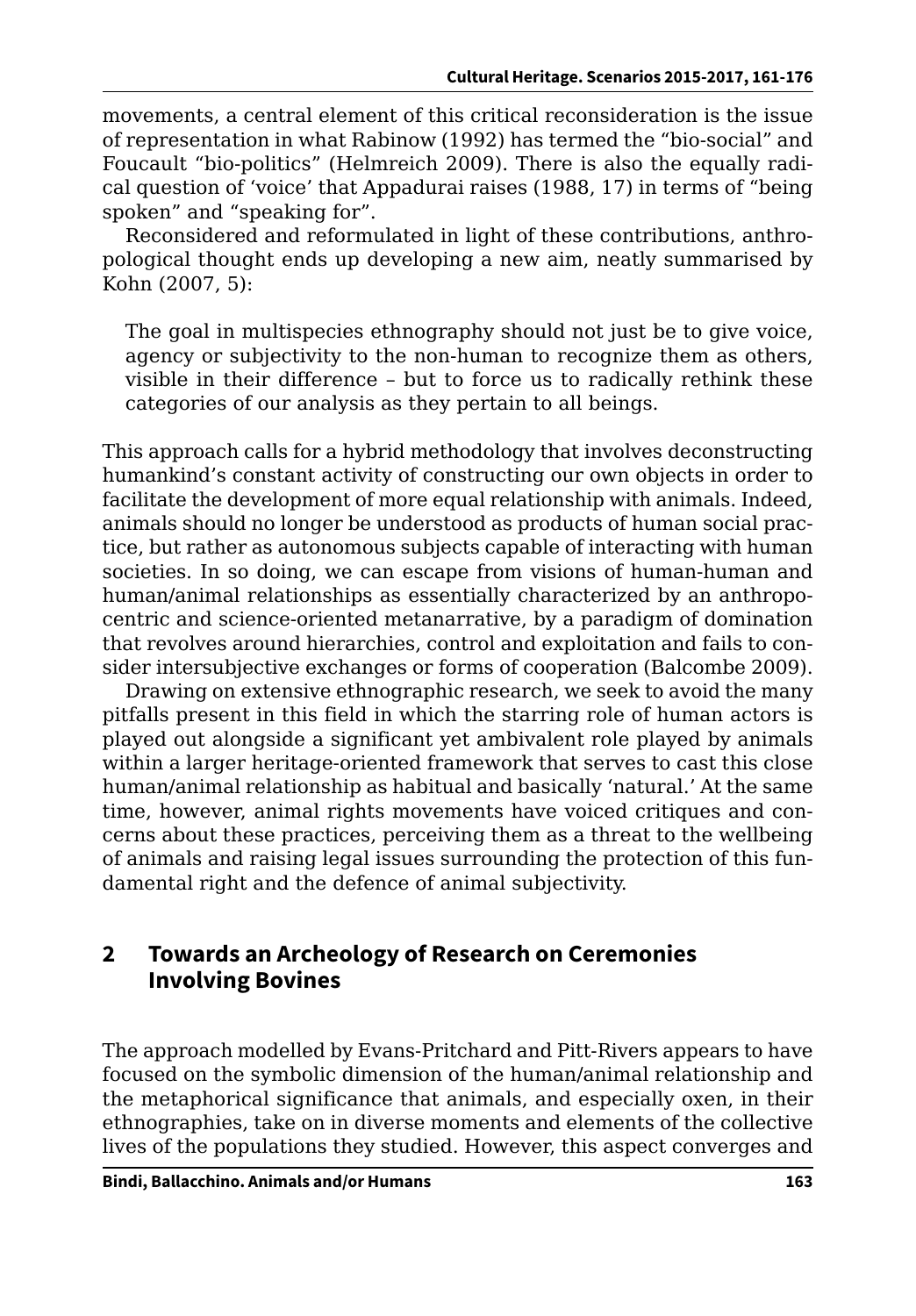interweaves with the functional role these categories of animals play in traditional societies as an indispensable assistance with subsistence activities (work, food production, clothing and coverings, etc.).

In relation to this basic division between oxen's functional and symbolic value in agro-pastoral societies in Africa and Asia as well as many other rural and pastoral societies in Mediterranean Europe (Duclos 1991; Spitilli 2011), Edmund Leach, in his essay "Anthropological aspects of language" (2007), identifies an interesting set of categories. For example, in terms of taboos and the way various communities organise their thinking about animal species, he finds that oxen are categorised as warm-blooded animals and sometimes (under specific conditions) as edible and domesticated. From this scheme, it appears that they end up in the category of livestock usually considered edible only when castrated (for instance, oxen are eaten whereas bulls are generally not) and grouped together with pigs and sheep on this basis.

In Leach's categorisation, this category of animal shares the most features with pets, animals living inside the domestic space that are not considered edible under any circumstances. Indeed, their defining feature is that the idea of eating them provokes the same disgust as the idea of abusing or eating human beings. They are thus close to 'ego' in terms of both interpersonal relations and symbolic register (for instance, in Leach's essay this category of close and highly domesticated animals comprises 'ego' – who the English anthropologist explicitly includes in his list – as well as dogs, cats, horses – although, interestingly, Leach includes a telling question mark next to this animal – and finally donkeys and goats). Leach's diagram appears to be useful for analysing the complex set of relations at play in the *Carresi* of southern Molise that constitutes the ethnographic basis for the observations on human/animal interactions, specifically menoxen, that we present here.

In Leach's categorisation, the group of domesticated animals – in their dual role as pets and livestock – stands opposite the group of inanimate creatures, cold-blooded animals, ambiguous and aquatic creatures, game, non-edible wild animals and even zoo animals.

In the case of Carresi, the carting communities appear to categorise oxen somewhere between pets, animals with whom they maintain affectionate relationships and intense interactions, and livestock, with whom they maintain relationships that are highly familiar albeit limited to cooperation in agricultural and pastoral activities. These animals are considered edible only under certain circumstances, that is only if they have been castrated (Grasseni 2003). Leach also notes that many languages have a particularly large number of terms for indicating bovines – beginning with English, not to mention the languages of many African and Asian tribes whose lives revolves around herding. All these names indicate not only the sex, age, race, etc. of the animals but also nuances about the way they are used in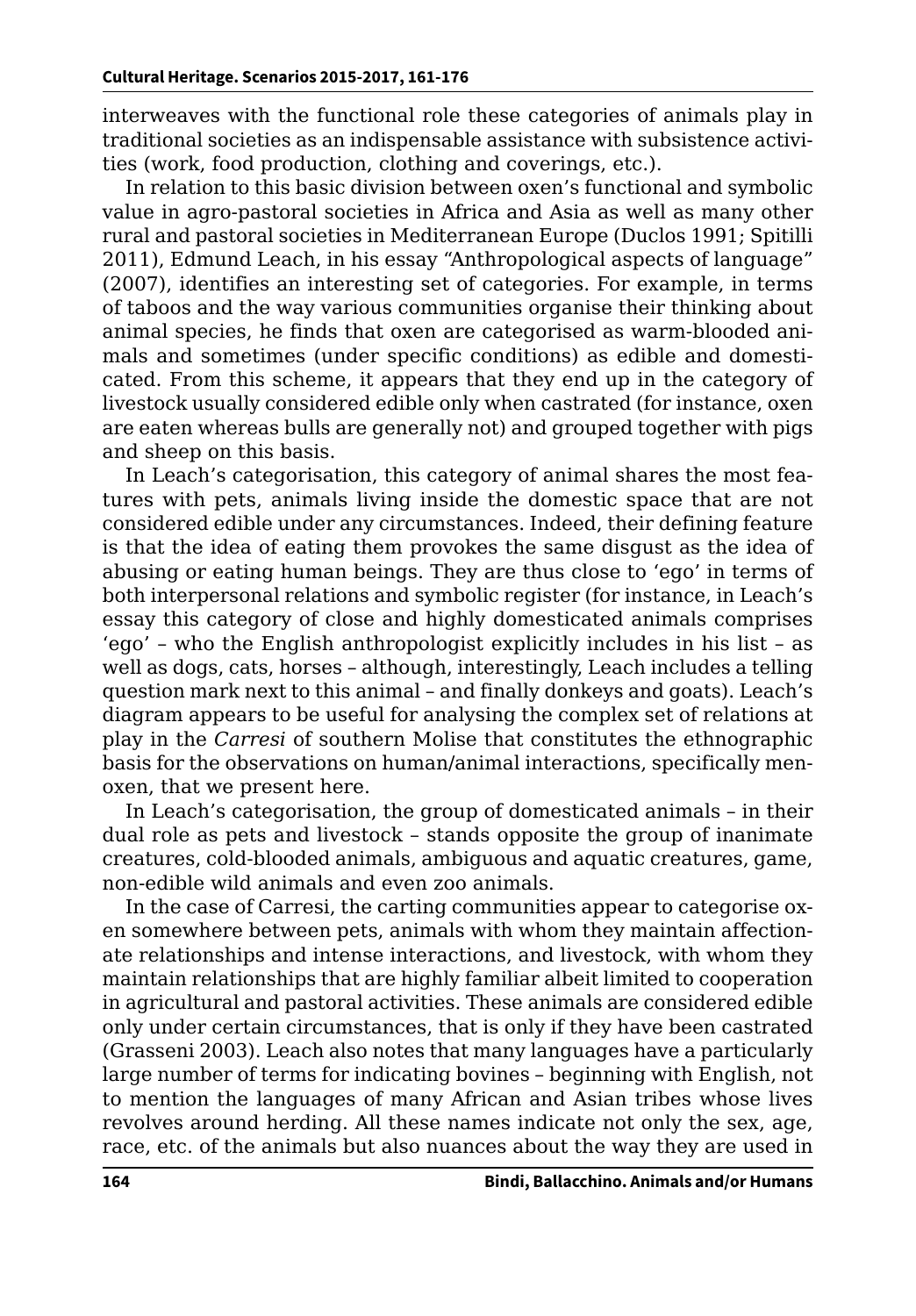agro-pastoral activities as well as the affection-based human/animal relationships that also develop in farming. Indeed, this long list even includes the kind of personalised names – individual names – that are often seen in the carting sphere as well.

### **3 The Carresi Community of Practice**

Preparations for the ritual race involve many local families throughout the year, eliciting interest, emotions and a range of activities including small-scale, creative entrepreneurial initiatives. Participants gather together with the animals and celebrate themselves on an annual basis by reaffirming the bond of involvement, cooperation and intimacy that ties humans, oxen and horses together around the foundational ceremonial act. Each group, with its individual and intimately specific cart, becomes a community unto itself beginning from and around the participants' shared knowledge about the practice of the feast (Lave, Wenger 1991).

By extending our ethnographic observation – only briefly mentioned here – beyond the specific moments of collective tradition, we were able to document the ways the communities involved in the Carresi maintained relationships of affection and constant care with their animals as well as a broader human/animal familiarity (going beyond oxen and horses) that children in these communities learn from a very young age.**<sup>1</sup>** Although these ceremonies are presented as and are in fact largely populated by men, this familiarity with the animal world symbolically extends to women and children as well, comprising these communities' entire system of meaningmaking. At the same time however, on an everyday level the spaces used by men, in particular the stables, remain distinct and separate from the spaces managed and inhabited by women. In addition, the people who belong to these communities frequently extend the metaphors associated with the world of carting and with the habits and shapes of the animals to other meaning domains outside of the specific sphere of the Carresi. Humans engage in constant interactions with animals and unavoidably develop deep harmony and intimacy with the oxen and horses that are not limited to the moment of the race itself but rather unfold throughout the year in the life of the stables, in the course of their regular and continuous training sessions, and during more institutionalised trials.

**<sup>1</sup>** Although by now these communities are deeply modernised and de-ruralised, they continue to manage pets in a collective manner, such as the case of 'village dogs', that is more typical of rural societies than late modern ones. This practice, together with other elements, reveals aspects of ambivalence on the edge between 'traditional' life and new styles of social and collective life that are more in keeping with post-modern urban standards. See also Digard 2009.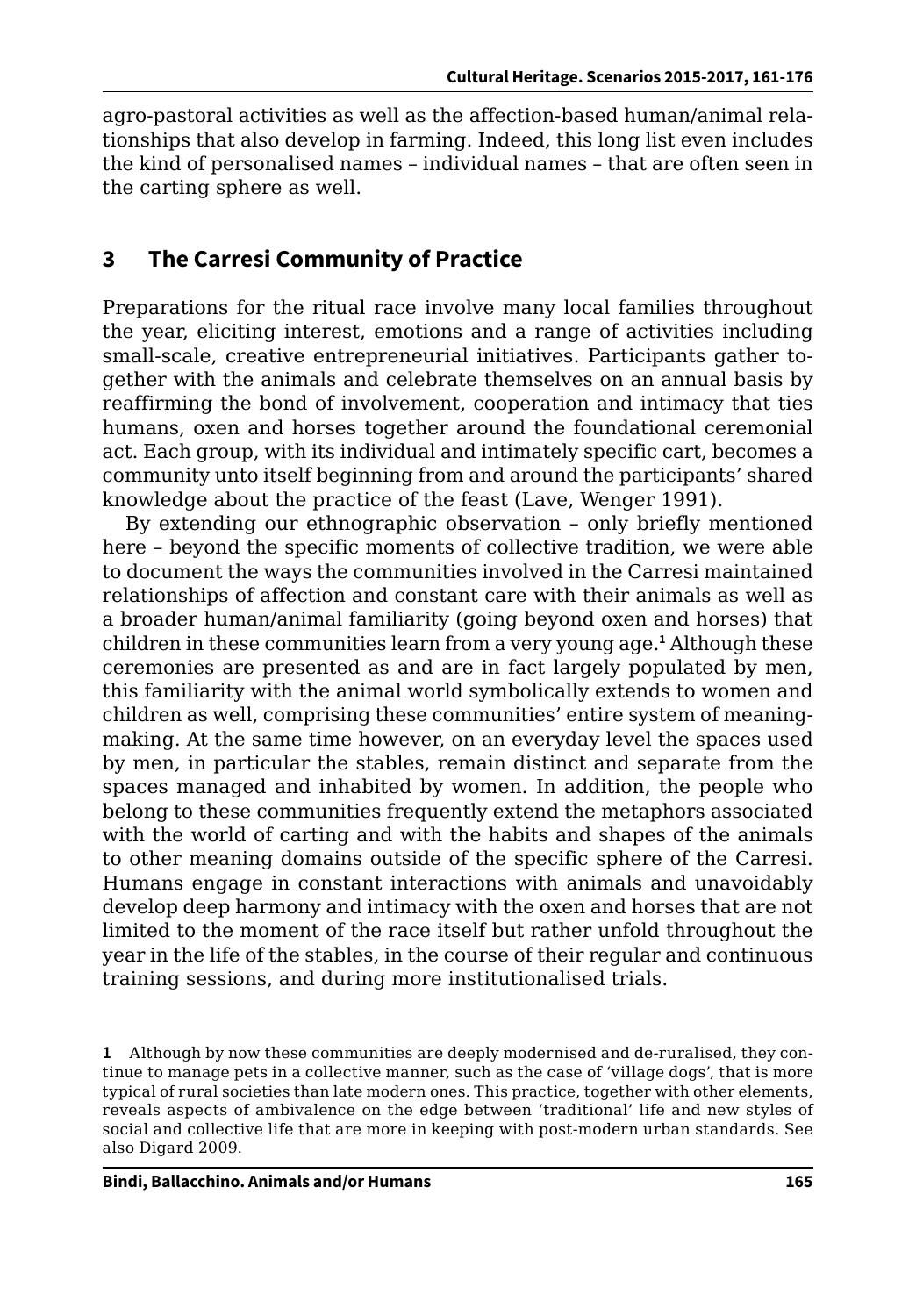Employing behavioural and relational frameworks based on human/animal relationship theories, many authors posit a relationship of engagement (Davis, Maurstad, Cowles 2008, 2013) characterised by intense emotions (for instance, the relationships between humans and pets in the domestic sphere, where the relationship is deeply personalised and affectionate) or "interpatience" (Candea 2010) (when interactions are frequent and intense yet characterised by cooperation for a specific purpose, not detached but involving less caring and anthropomorphisation of the animals involved). In light of the insights offered by recent research in animal studies, we would argue that the Carresi case involves both types of human/animal relationship. Furthermore, attentive observation reveals that the animals may return and respond to the human's overtures, for instance by playing or by moving in response to certain calls, words, voices or gestures that are more familiar to them.

It is not easy to grasp this universe of differentiated relationships that are layered both over time and according to the type and intensity of relationship by carrying out a superficial observation of the carting performance as it manifests in the peak moments of the race days and subsequent religious procession. It is only by observing the various moments in which the human-oxen or rider-horse relationship is structured and consolidated that it is possible to fully understand the intense interaction required to engage in this competitive endeavour in pursuit of its reward, involving both ceremonial recognition and prestige in the social community.

In recent decades animal rights activists have asserted that "oxen are not born to run", but in reality, since the traditional agricultural system came to an end, the oxen used in the Carresi races have been genetically selected and raised specifically for the purpose of running in the races. It is only if they turn out to be unsuitable that they are sent to be butchered or used in the more extended circuit of other traditional ceremonial practices, such as the procession of Larino, that uses oxen and cows for purposes other than racing. These oxen are a specific strain of the Podolica breed that is particularly physically lean and rangy, with joints and bones that facilitate the act of running;**<sup>2</sup>** indeed, it is known in the science of animal husbandry as one of the strains that more easily adapts to a specific environment and the various tasks it has been raised to perform in various periods.

**2** According to various studies carried out since the mid-1900s, the Podolica line of bovines were brought to Italy from central Europe around the fifth century to then spread throughout the peninsula. This kind of bovine continued to be used and bred throughout the Italian peninsula thanks to a specific build that made it particularly well-suited to labour and possessed of a remarkable degree of adaptability. In the first decades of the 1900s, the system of animal husbandry began developing the various 'races,' bred for meat and milk production in the North, meat production and work in central Italy, and mainly work in the South. See the following for an overview of the development of different Podolica strains: Bettini 1962; Albertario 1941; Matassino 1983, 1996; Matassino, Ciani 2009.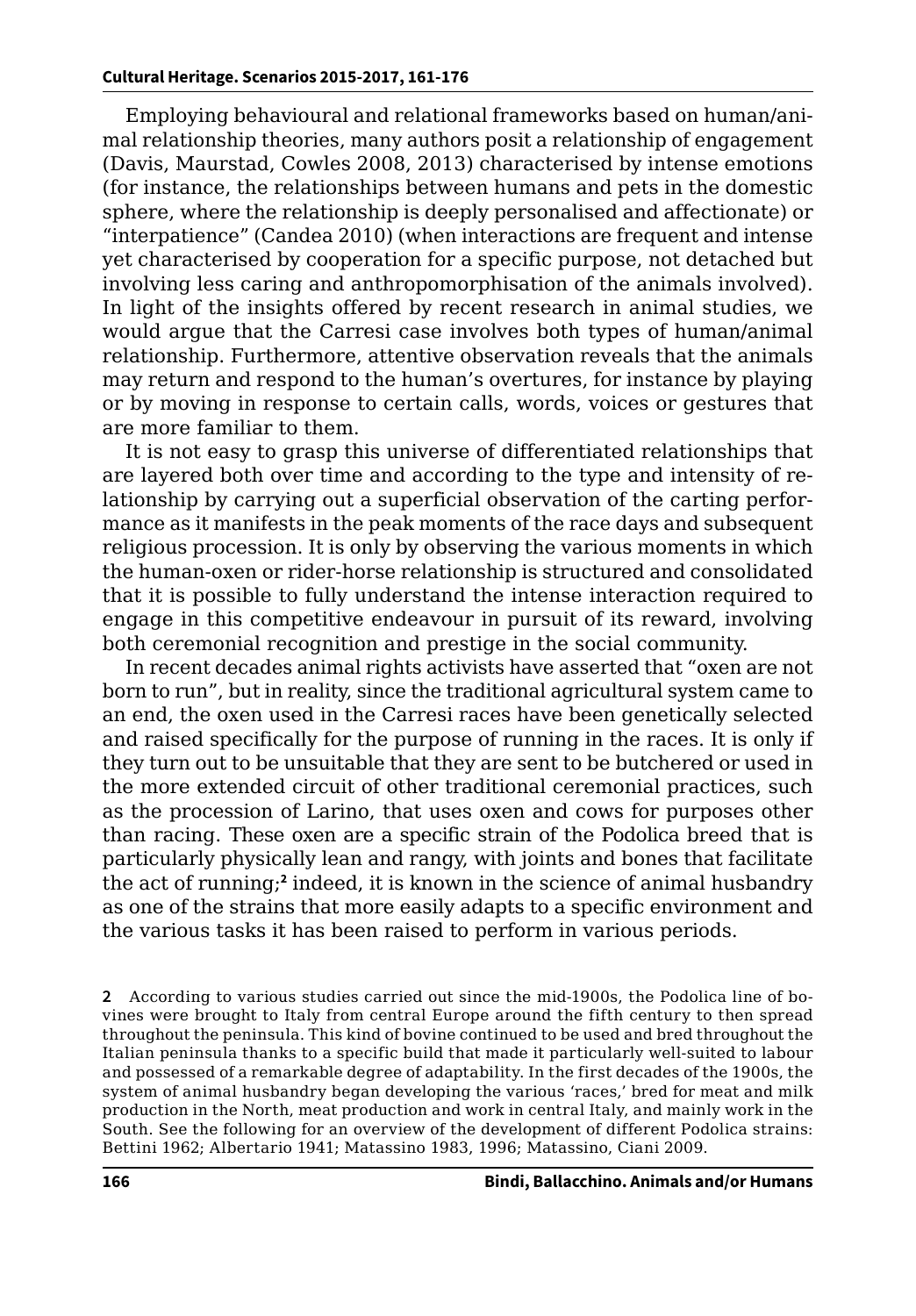Furthermore, these animals, chosen from among a population already selected and raised for this specific purpose, are trained and prepared for racing from an early age through a complex system of feeding, cleaning, hydration, grooming, walks, interval training and regular trials leading up the actual races. These practices are effective in preparing the animals in terms of respiration and musculature and familiarising them with the route they will need to follow.

In short, there is a set of knowledge forms and expert practices (Ingold 2000; Grasseni 2009) aimed at ensuring the animals maintain a constant state of good health and well-being. At the same time, they regularly interact with and gain familiarity with men and horses (usually housed in the same stables) as well as the specific racing equipment, namely the carts, reins, shafts or poles and whips that are usually used to urge the animals on and, especially, direct them along the route. The humans and animals must get to know each other, interact harmoniously and be in excellent health in order to act as a single unit during the course of the race.

During the hectic competitive performance of the Carresi as well as the long months of preparing for and awaiting the main event, humans and animals essentially interact on three levels. Through physical contact (stroking, grooming, massages, feeding, hugs and even kisses, as mentioned above); through sight (careful examinations to ascertain the state of the animals' health and their 'moods', expert scrutiny to understand at a glance whether or not the animal suffers from lameness, disease or other health issues, intense 'sympathetic' exchanges) and, last but not least, the voice – as the carters say, all the animals are capable of recognising tone of voice, including degree of nervousness or calmness. In the Arbëreshë communities, the men often speak to the animals in Albanian because that is what the oxen became accustomed to over the months and years of taming and training. This is a register of familiar tones and words established over time during the various phases of interaction: selecting the animal, bringing it into the stable, accustoming it to the environment and other animals, gentling, clipping, familiarising it with the race track, informal training, interval training and the official races, all leading up to the moment of the actual race. In the same way, the children who live in more constant contact with life in the stables are accustomed to and familiarised with this communicational register from a young age as well, with a part of the stable set aside for them.

Generally speaking, despite the fact that most people in these towns engage in an urban and trans-local lifestyle, these communities display a familiarity with animals that is based on deep understanding and widespread proximity among humans, oxen and horses. The animals wander down the streets of the town, are decorated, walk through the common spaces of the community followed and celebrated by the local population, are blessed in front of the main church, and are observed and recorded in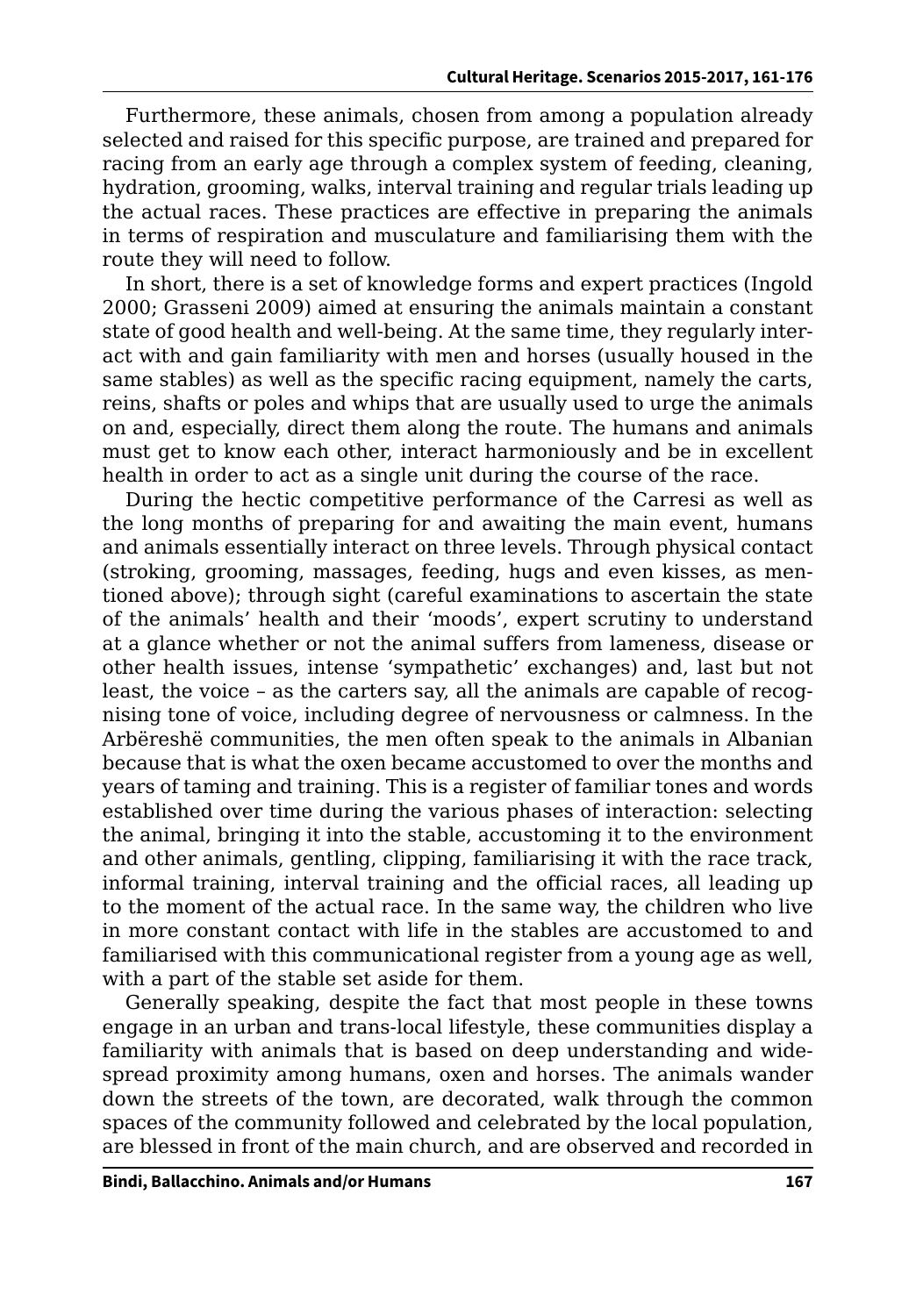every thing they do by countless private and professional or semiprofessional videocameras, thereby producing images that will be watched and re-watched throughout the year in every significant moment of collective life. All of this seems to generate absolute familiarity, a kind of true intimacy between humans and animals that one rarely sees in contemporary life, an intimacy based more on care than exploitation – as our ethnographic observation to date has found – that is powerfully shaped by the idea of cooperation among all the components of the 'cart' (oxen, horses, and the men and women who support them). This intimate relationship bears no resemblance to the reified and biased representations provided by certain animal rights activists' intense media attacks; rather, it is characterised by a form of compassion and interaction that deserves to be more fully investigated and promoted in light of the most recent insights of animal studies and zoo-anthropology as a privileged laboratory for developing a new vision of this relationship.

## **4 The Carresi Legal Case**

Although there is a deep solidarity and sense of collaboration and closeness between the people and animals involved in the ceremonial system within local communities, outside these communities animal rights organisations began to launch numerous attacks against the more competition-driven component of the Carresi as early as the late 1980s, claiming that the races involve possible instances of animal abuse and mistreatment. The people involved in these feasts often perceive animal rights groups' attack and the subsequent intervention and censorship by public authorities (the police, Prosecutor's Office, NAS, Carabinieri) as invasive and violent, especially in the hectic moments that precede or follow the competitions. During the *Carrese* of San Martino in Pensilis on 30 April 2014, a large group of police unexpectedly intervened during the frantic ritual phase of changing out the oxen and blocked the pairs of animals that had just been unchained in order to carry out on-the-spot tests to ensure that they had not been dosed with illegal drugs in any way, even though regular blood tests had been carried out on the oxen and horses listed by the various associations in the days immediately preceding the event. Faced with what appeared to be a veritable blitz, the men of the cart and numerous bystanders vigorously expressed their objections, accusing the police of mistreating people who were trying honestly and with devotion to preserve their traditions, instead of going after real criminals. This was a moment of extreme tension – talked about and discussed throughout the villages of the Carresi area – that clearly illustrated the clash between the newly consolidated sentiments of animal rights activists, the state-based system of law and order, and local tradition: a sort of emblematic synthesis of the ongoing conflict.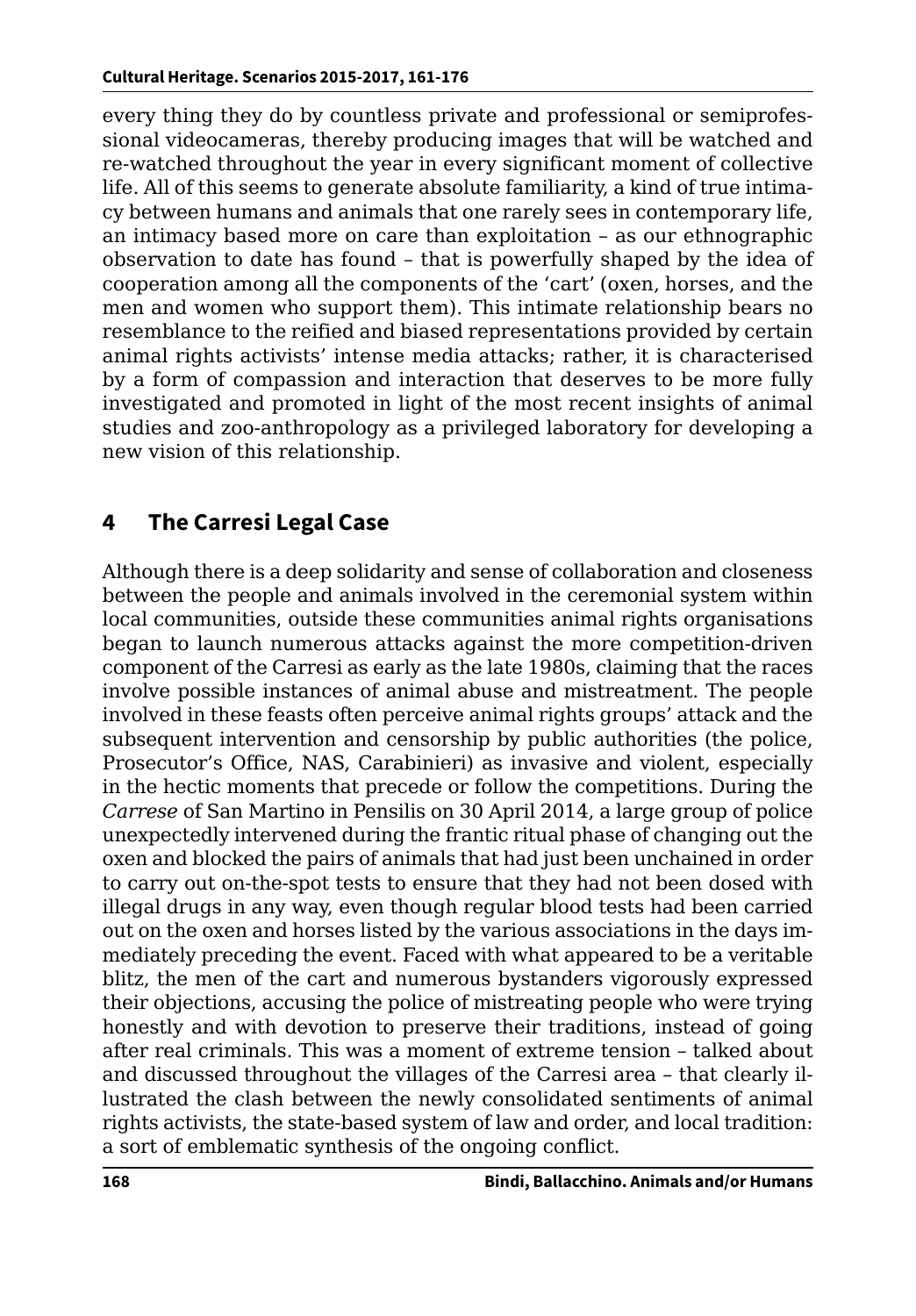For their part, on several occasions public authorities spoke via their local representatives to insist that they had no intention of deconstructing or dismantling this tradition; rather, they claimed, they sought only to enforce compliance with the rules in a way that would allow everyone to fully and safely enjoy the celebrations, with no harm or detriment to the animals involved, as established by a law passed a few years before.**<sup>3</sup>** A few days later, a similar situation also occurred in Ururi, where the Carrese was celebrated on 3 May. The municipal square, where the carts pulled up at the end of the race and the jubilant population could finally celebrate the success of the winners, was literally militarised. Everyone immediately noted and commented on this development with disapproval, highlighting that this made both the people involved in the Carresi associations as well as simple supporters feel like criminals. The overall state of tension and threat perceived at the local level, exacerbated by the local press, gradually undermined the stability and internal balance of the Carresi associations, somewhat weakening community ties. Especially in Ururi, the fact that the NAS tests on three carts' oxen and horses showed different results led to a dangerous rift between one of the associations – which claimed to have run "a clean race" – and the others which, on the basis of these results, had evidently continued to use illegal substances despite repeated warnings of random checks and the previous episodes that had occurred in San Martino. Furthermore, one of the associations raised objections about the start of the race, which was allegedly moved up and therefore should have been invalid.

While there had already been some signs of conflict and tension between these two spheres in 2014, the ethnographic research conducted in 2015 found, if possible, a field even more densely filled with significant events and the basis for important insights both theoretical and methodological. After an entire year of heated controversy surrounding the cart races in which the Region proposed a special law to protect these races by exempting them from strict compliance with the rules imposed by the Martini ministerial decree, in April 2015 the controversy reached a dra-

**3** Police authorities made these statements on various public occasions and reiterated them informally, also during the local celebrations in 2014 in the face of the public unrest that had erupted around the episodes described above. In the meantime, some locally and regionally prominent political figures continued to reassert the importance of law and order and the carting associations' compliance with legal regulations as the only true solution for protecting and safeguarding the rituals, and invited these communities to regulate themselves in agreement with ASREM veterinarians and state institutions in order to ensure these ceremonies take place in accordance with current regulations. In this case as well, the 'dominant discourse' supported more severity in national and international regulatory frameworks in an effort to push the local festival communities in the same direction and convince them that this was the only possible way to protect the ceremonies that represent the core of local identity.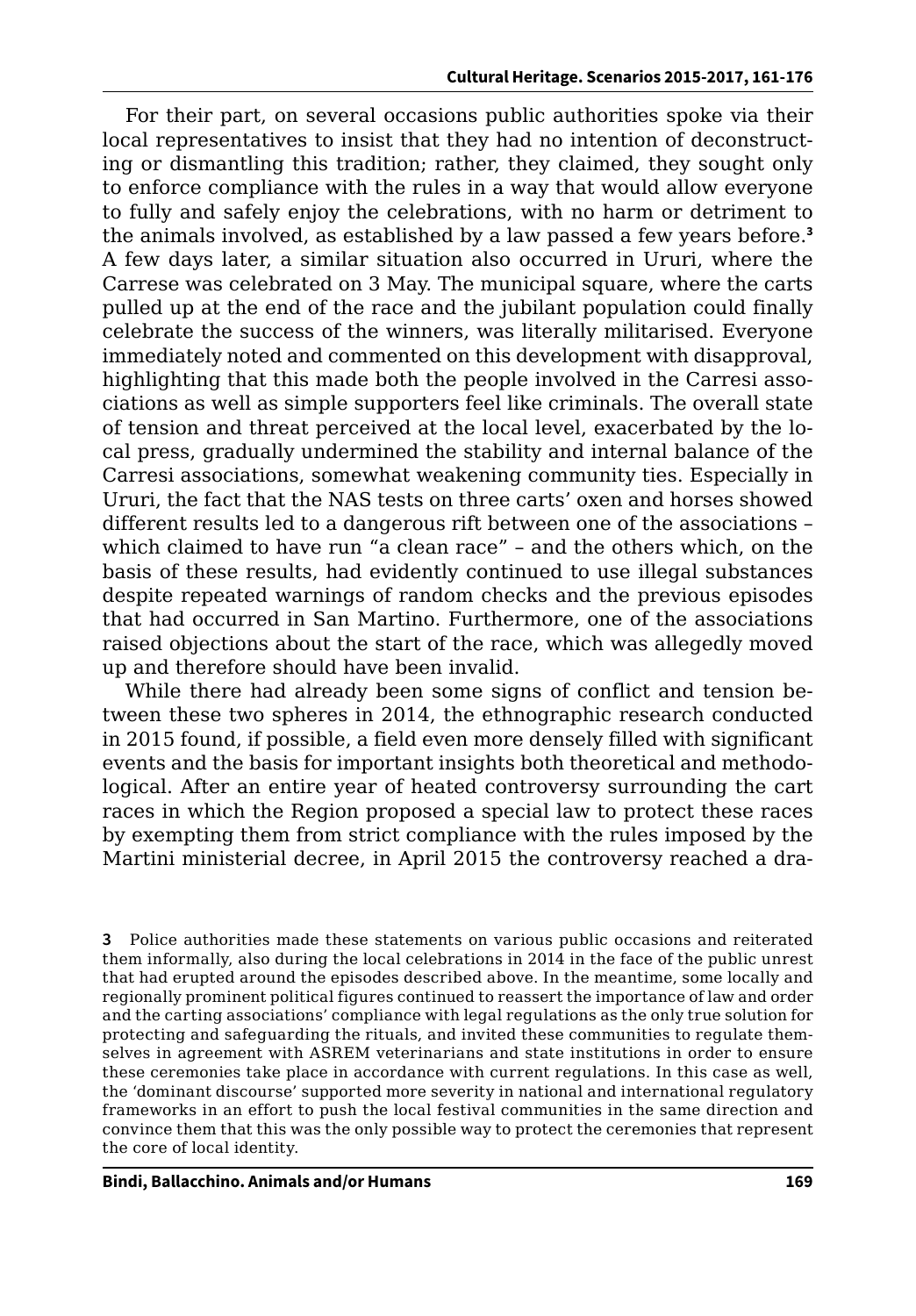matic peak on 25 April (five days after the first Carrese celebration in San Martino in Pensilis) when the Public Prosecutor's Office of Larino issued a warrant to seize the stables of all three of the teams and their relative associations. The seizure of the stables cast three communities into frenzy and confusion and gave rise to a complex process that involved appeals to revoke and reconsider the proceedings, both of which were immediately rejected through a document of recusal. This recusal listed out the elements of the traditional race practices that would need to be changed in order to comply with national regulations and, more generally, adhere to requirements for protecting the welfare of the animals involved. In the place of the traditional races that were not carried out in any of the three municipalities, a number of activities took place between April and May, all very peaceful and civil. These included protests (torchlight processions, symbolic marches along the course of the race, etc.) as well as expressions of these communities' will to defend their ancient ceremonial practices. A local lawyer, formerly president of the regional bar, was tasked with supervising and supporting the drafting of new policy guidelines that would enable the Prosecutor to reconsider the seizure of the stables and allow the races to take place.

As anthropologists, we were brought in as experts (along with a veterinarian and livestock technician) and hence involved in the proceedings. Our technical report focused on both the heritage value of the traditions and the daily practices of caring for and training the oxen and horses involved, as well as ways of potentially resolving the thorniest issues of the case, associated with technical aspects, the terrain of the race track, shoeing and the use of prods. Throughout the proceedings, we also played provided consultation and mediation between the communities and the judicial agencies they were require to interact with (Ballacchino, Bindi 2015; Ballacchino, Bindi 2013/14). The proceedings were brought to a close and the stables subsequently released by the authorities on 22 December 2015, on the basis of the expert reports and new policy guidelines drafted by the Larino Prosecutor's Office. This entire process proved to be extremely interesting in two ways. First, this ethnography involved new ways of resolving conflict and mediating between national and international regulatory frameworks and the practices of local festive communities. Secondly, it offered an opportunity to reflect about the engagement that anthropologists inescapably end up practicing in relation to the heritage communities they work with in the context of efforts to safeguard and valorise these CH actors. Our reflection on this point is still ongoing and we plan to develop more complex considerations in the monograph we are preparing about the overall ethnographic research carried out in the four communities. Beforehand however, we plan to investigate the tangible ways that these communities are adapting and organising a result of the regulations agreed on with the Public Prosecutor in 2015 and any possible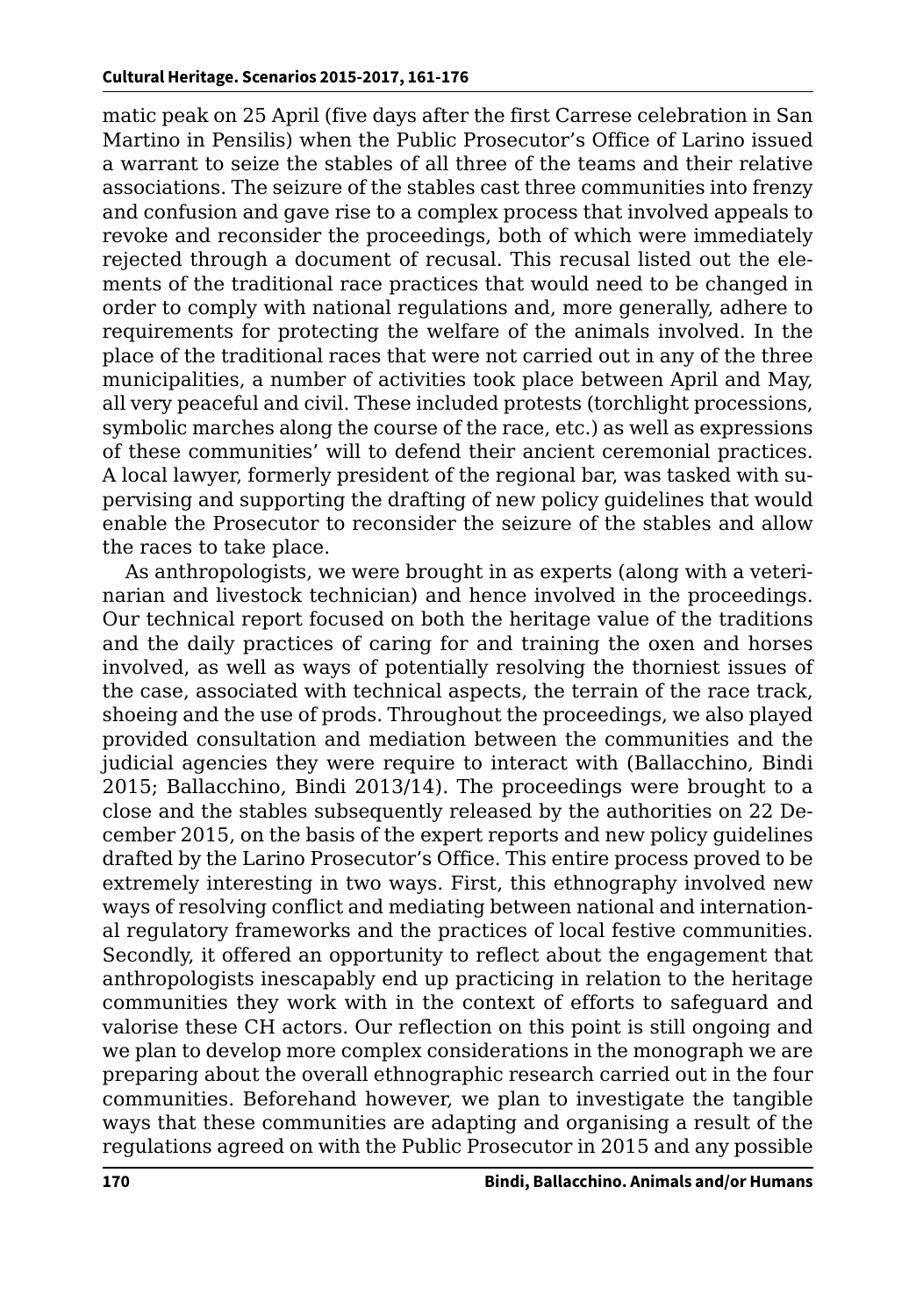reactions on the part of animal rights movements.

The three Carresi were celebrated again in 2016 and we have continued to monitor and track every stage of their development, identifying critical issues and debates as the Carresi groups sought to adapt to the new, shared regulatory framework, the way the races were actually run, the debates surrounding the work of the Unified Supervisory Commission established by the new regulations and the new issues that emerged following the results of the clinical tests and special audiovisual surveillance the police forces set up during the races.

However, we would also like to put forward an entirely new argument, noting how this case study not only illustrates the vitality and contemporaneity of controversies at the intersection of heritage processes and global hierarchies of value. At the same time, as mentioned above, the process of resolving this court case, with the direct involvement of anthropologists as expert witnesses for the Prosecutor's Office, and providing consultation and mediation with the claims raised by the carting communities, also raises a number of highly interesting questions. On one hand, there is the issue of ethnographers' engagement in the fields and the communities they work with and their grassroots participation in processes of both safeguarding and valorising the CH of heritage communities. These communities see ethnographers as key intermediaries between different levels of decision-making and governance, with all of the problematic implications that this naturally involves on both theoretical and methodological levels. Indeed, social scientists in these spheres are faced with a series of ethical dilemmas about the stance they ought to assume in the field, specifically the relationship of simultaneously studying and collaborating with these communities in safeguarding and valorising their heritage as well as process of preservation and self-documentation and, in some cases, in translating local discourses and practices into a language and rhetoric that can be understood outside the local context to enable dialogue with new sentiments about and representations of the human/animal relationship.

The case we have explored here, involving new regulatory frameworks,**<sup>4</sup>** heritage claims that manifest and articulate on various levels (local, regional, national and supranational) and a powerful impact by the media that both represents and distorts the phenomena in question,**<sup>5</sup>** shows how feasts involving animals represent one of the most heated and controver-

**<sup>4</sup>** See the Ministerial decree "Ordinanza contingibile ed urgente che sostituisce l'ordinanza 21 luglio 2009 concernente la disciplina di manifestazioni popolari pubbliche o private nelle quali vengono impiegati equidi, al di fuori degli impianti e dei percorsi ufficialmente autorizzati" (11A12008) (Official Gazette, general series, no. 210, 9 September 2011).

**<sup>5</sup>** Specifically, images of the feasts were used in the past to make police reports and launch criticisms of this ceremonial heritage or, on the other hand, to valorise and promote these practices.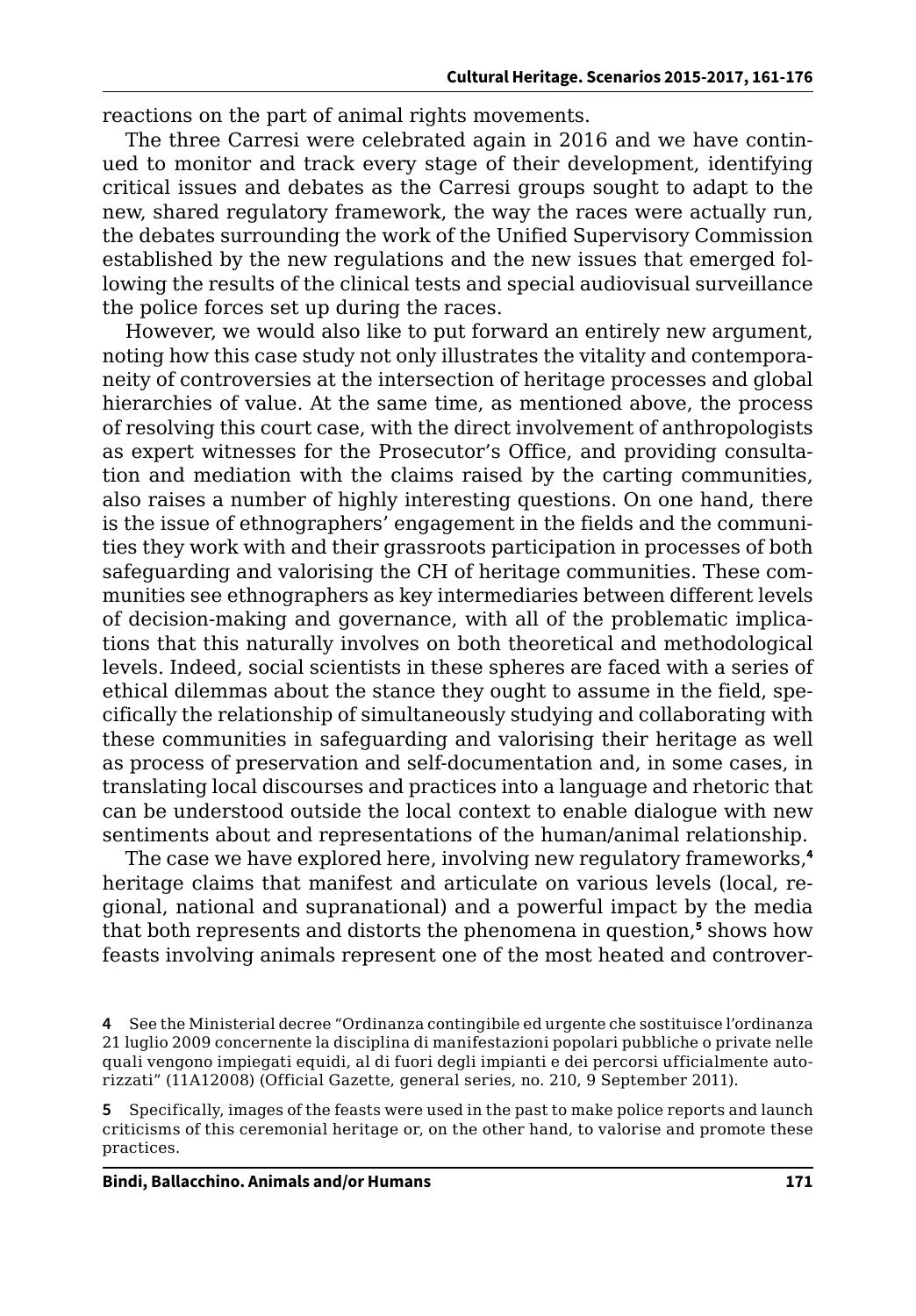sial sites of the clash between global hierarchies of value and HC that currently constitutes the dialectical terrain of all CH rhetoric and practices.

Indeed, animal welfare organisations view animals as a good that should be preserved and protected from traditional practices, which they consider backward and blind to the new, more reasonable and compassionate awareness of animal rights that is spreading on a global level (with all the ambivalences involved in this idea, as we have noted).

On the other side, the communities that have shared and replicated ritual races for centuries consider the oxen and horses a form of heritage and seek to defend their role as collaborators in the shared ritual goal of celebrating the town's patron saint and community bonds, thereby framing these animals within a broader concept of shared CH that must be defended and protected.

In view of the specific, complex ceremonial context only briefly mentioned here, southern Molise represents a privileged site that is 'good to think with' especially in relation to the life of contemporary humans alongside the world of animals and within their landscape, in terms of both rituals and the enactment of identity-producing, economic and touristic systems as well as processes that promote socialising within the community. As Clifford Geertz has noted, seeing heaven in a grain of sand is not a trick only poets can accomplish, and anthropologists, constantly navigating back and forth between the particular and the universal, can seek to explore global claims and demands for human and animal rights in a grain of sand, represented in this case by the Carresi. Perhaps this effort might lead to a useful deconstruction of misleading media rhetoric and a reflection on effective ways of thinking about intimate local values and cultural diversity, subjects that we believe deserve to be explored with greater meticulousness and scientific accuracy.

#### **Bibliography**

- Agamben, Giorgio (1998). *Homo Sacer. Il potere sovrano e la vita nuda*. Torino: Einaudi.
- Agamben, Giorgio (2002). *L'aperto. L'uomo e l'animale*. Torino: Bollati Boringhieri.

Albertario, Paolo (1941). "Consistenza numerica e distribuzione delle principali razze bovine allevate in Italia". *Giornale dell'Allevatore*, 6(16), 4-6.

Appadurai, Arjun (1988). "Introduction. Place and Voice in Anthropological Theory". *Cultural Anthropology*, 3(1), 16-20.

Balcombe, Jonathan (2009). "Animal pleasure and its moral significance". *Applied Animal Behaviour Science*, 118, 208-16.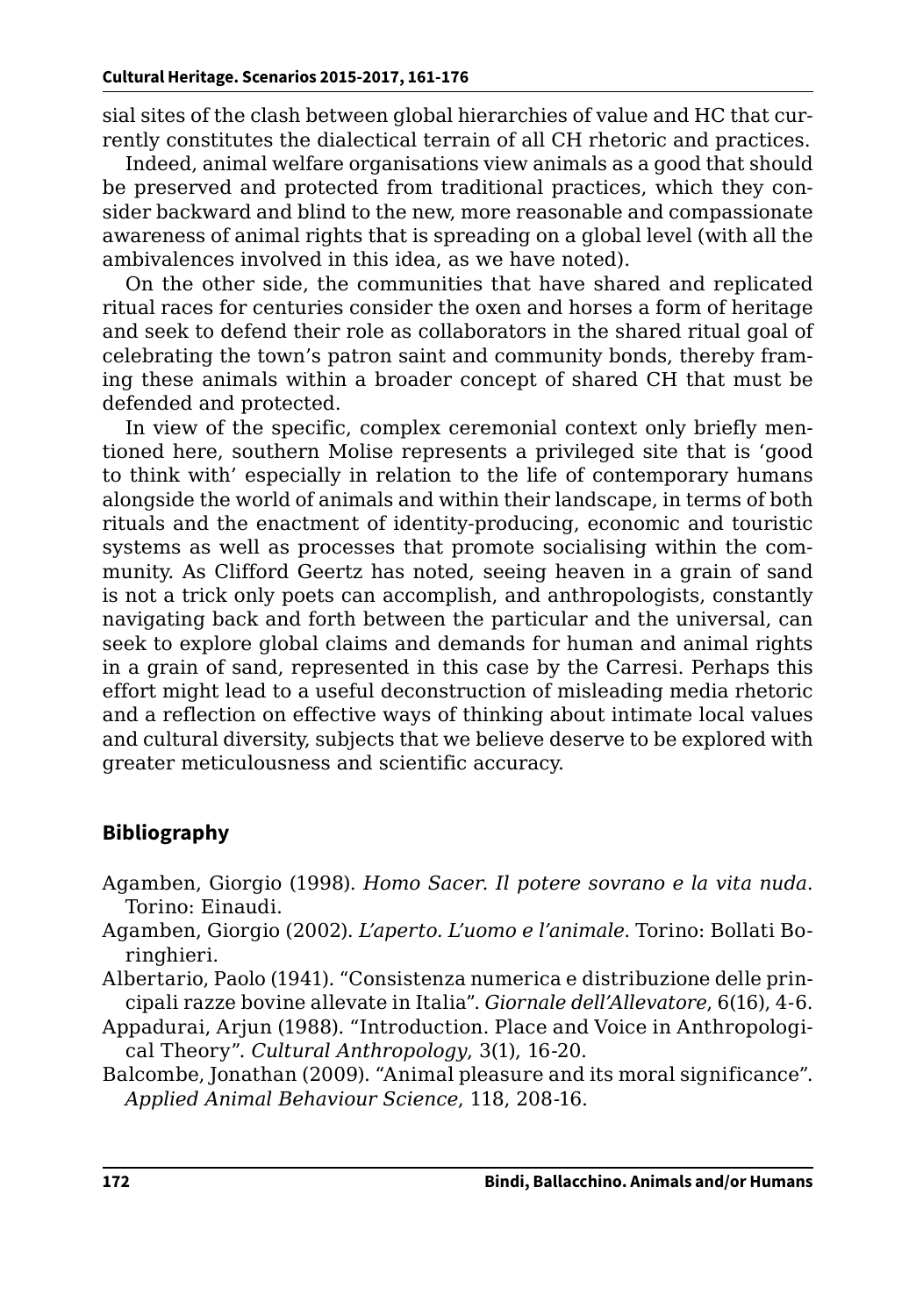- Ballacchino, Katia; Bindi, Letizia (2013/14). "Riti Contestati". *Antropologia Museale*. *Etnografia del contemporaneo 2. Il post agricolo e l'antropologia*, 12(34/36), 140-2.
- Ballacchino, Katia; Bindi, Letizia (a cura di) (2015). *Animali in festa. Carresi e processioni con bovini nel Basso Molise*. Campobasso: Palladino Editore.
- Ballacchino, Katia (2013). "Is watching the feast making the feast? Visual language and practice in an ethnography" [online]. *Anthrovision. Vaneasa Online Journal*, 1. URL [http://anthrovision.revues.org/586](http://anthrovision.revues.org/586 )  (2017-12-15).
- Ballacchino, Katia (2015). *Etnografia di una passione. I Gigli di Nola tra patrimonializzazione e mutamento ai tempi dell'UNESCO*. Roma: Armando.
- Bateson, Gregory (1972). *Steps to an Ecology of Mind. Collected Essays in Anthropology, Psychiatry, Evolution, and Epistemology*. San Francisco: Chandler Publisher Company.
- Bateson, Gregory (1979). *Mind and Nature. A Necessary Unity*. New York: E.P. Dutton.
- Bettini, Tito Manlio (1962). "Evoluzione dell'allevamento bovino in Italia in un secolo di unità". *Rivista Zootecnica*, 35, 310-19.
- Bindi, Letizia (2012a). "A cavallo della tradizione. Palii, giostre e processioni lungo la penisola". *Voci*, 9, 27-41.
- Bindi, Letizia (2012b). "Cheval-patrimoine. Culture, territoire, economie d'une relation homme-animal". Beatriz, Santamarina (ed.), *Geopolíticas patrimoniales. De culturas, naturalezas e inmaterialidades. Una mirada etnográfica*. Valencia; Germania: Collectiò Antropologiques.
- Botta, Daniela; Padiglione, Vincenzo (2005). "Animal Talk. Etnografia della comunicazione pastorale". *La ricerca folklorica*, 41, 63-78.
- Candea, Matei (2010). "'I fell in love with Carlos the meerkat': Engagement and Detachment in Human-animal Relations". *American Ethnologist*, 37(2), 241-58.
- Cavalieri, Paola (1999). *La questione animale. Per una teoria allargata dei diritti umani*. Torino: Bollati Boringhieri.
- Davis, Dona; Maurstad, Anita; Cowles, Sarah (2008). "'Riding up forested mountain sides, in wide open spaces, and with walls'. Developing an Ecology of horse-human Relationships". *Humanimalia*, 4(2), 54-83.
- Davis, Dona; Maurstad, Anita; Cowles, Sarah (2013). "Co-being and Intraaction in Horse-human Relationships. A Multispecies Ethnography of Be(com)ing Human and Be(com)ing Horse". *Social Anthropology*, 21(3), 322-35.
- Deleuze, Gilles; Guattari, Felix (1987). *A Thousand Plateaus. Capitalism and Schizophrenia*. Minneapolis: University of Minnesota Press.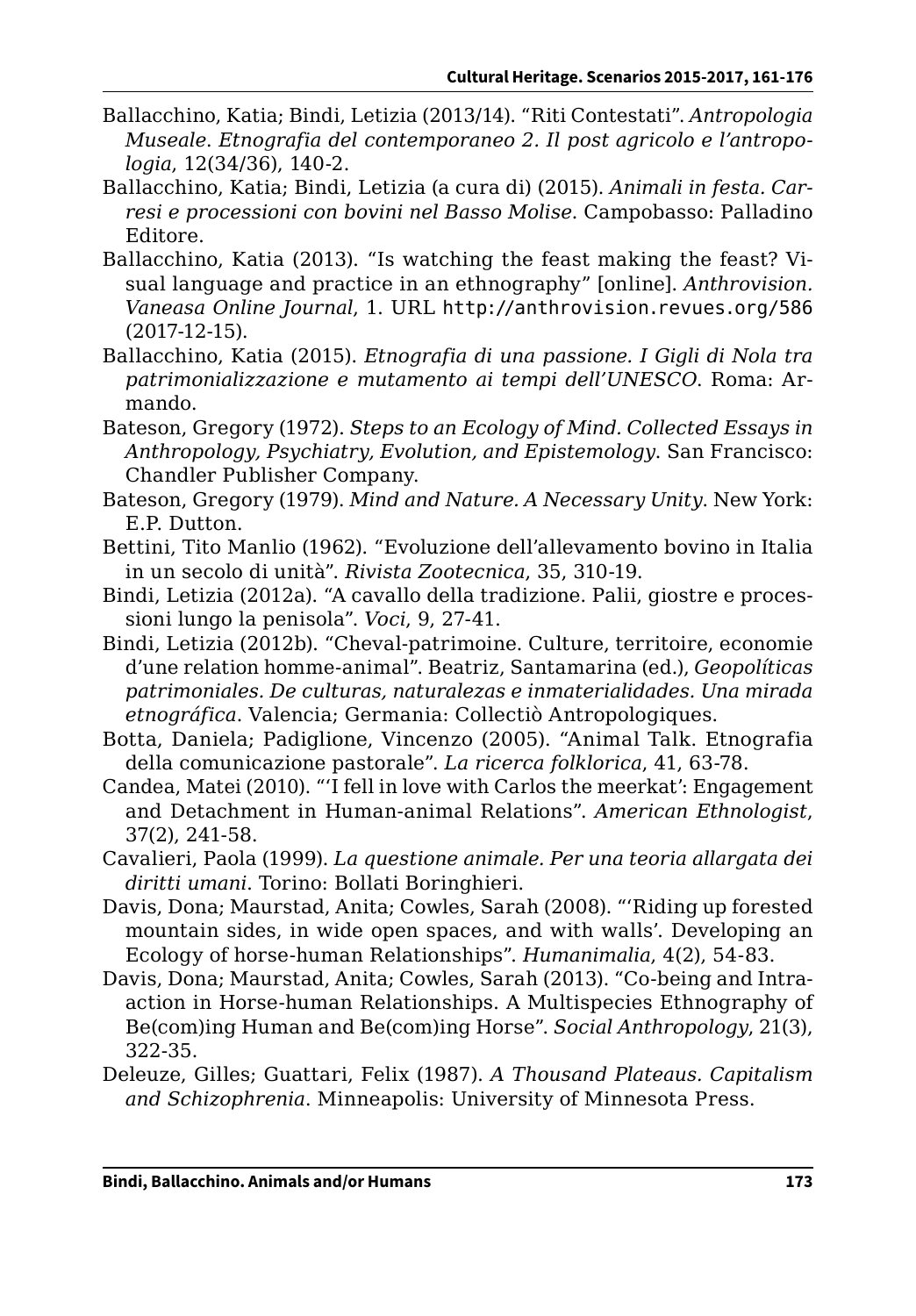- De Virgilio, Giuseppe; Mastantuono, Antonio; Mammarella, Giuseppe; Sorella, Luigi (a cura di) (2014). *Le traslazioni delle reliquie dei santi. Le carresi*. Roma: Città Nuova.
- Digard, Jean-Pierre (2009). *L'homme et les animaux domestiques. Anthropologie d'une passion*. Paris: Fayard.
- Doganieri, Domenico (1994). *San Martino in Pensilis. Storia e tradizioni popolari*. Campobasso: Sigraf.
- Douglas, Mary (1966). *Purity and Danger. An Analysis of Concepts of Pollution and Taboo*. London: Routledge and Kegan Paul.
- Duclos, Jean Claude; Mallen, Marc (1998). "Transhumance et biodiversité: du passé au présent". *Revue de Géographie Alpine*, 86(4), 89-101.
- Duclos, Jean-Claude (1991). "Pasteurs et forestiers en Vercors, XVIIIe-XIXe siècles". Num. monogr., *Le Monde Alpin et Rhodanien*, 1. Grenoble: Centre Alpin et Rhodanien d'Ethnologie.
- Evans-Pritchard, Edward Evan (1940). *The Nuer. A Description of the Modes of Livelihood and Political Institutions of a Nilotic People*. Oxford: Clarendon Press.
- Evans-Pritchard, Edward Evan (1953). "The Sacrificial Role of Cattle among the Nuer". *Journal of the International African Studies*, 23(3), 181-98.
- Foucault, Michel (1976). *Sorvegliare e punire*. Torino: Einaudi.
- Grasseni, Cristina (2003). *Lo sguardo della mano. Pratiche della località e antropologia della visione in una comunità montana lombarda*. Bergamo: Bergamo University Press.
- Grasseni, Cristina (2009). *Developing Skill, Developing Vision. Practices of Locality at the Foot of the Alps*. London: Berghahn Books.
- Haraway, Donna (2003). *A Companion Species Manifesto. Dogs, People, and Significant Otherness*. Chicago: Prickly Paradigm.
- Haraway, Donna (2008). *When Species Meet*. Minneapolis: University of Minnesota Press.
- Harris, Marvin (1974). *Cows, Pigs, Wars & Witches. The Riddles of Culture*. New York: Knopf Doubleday Publication Group.
- Harris, Marvin (1979). *Cultural Materialism: The Struggle for a Science of Culture*. New York: Random House.
- Helmreich, Stefan (2009). *Alien Ocean: Anthropological Voyages in Microbial Seas*. Berkeley: University of California Press.
- Ingold, Tim (2000). *The Perception of the Environment. Essays on Livelihood, Dwelling and Skill.* London: Psychology Press.
- Kirksey, Eben; Helmreich, Stefan (2010). "The emergence of Multispecies Ethnography". *Cultural Anthropology*, 25(4), 545-76.
- Kohn, Eduardo (2007). "How Dogs Dream. Amazonian Natures and the Politics of Transpecies Engagement". *American Ethnologist*, 34(1), 3-24.
- Lave, Jean; Wenger, Etienne (1991). *Situated Learning. Legitimate Peripheral Participation*. Cambridge: Cambridge University Press.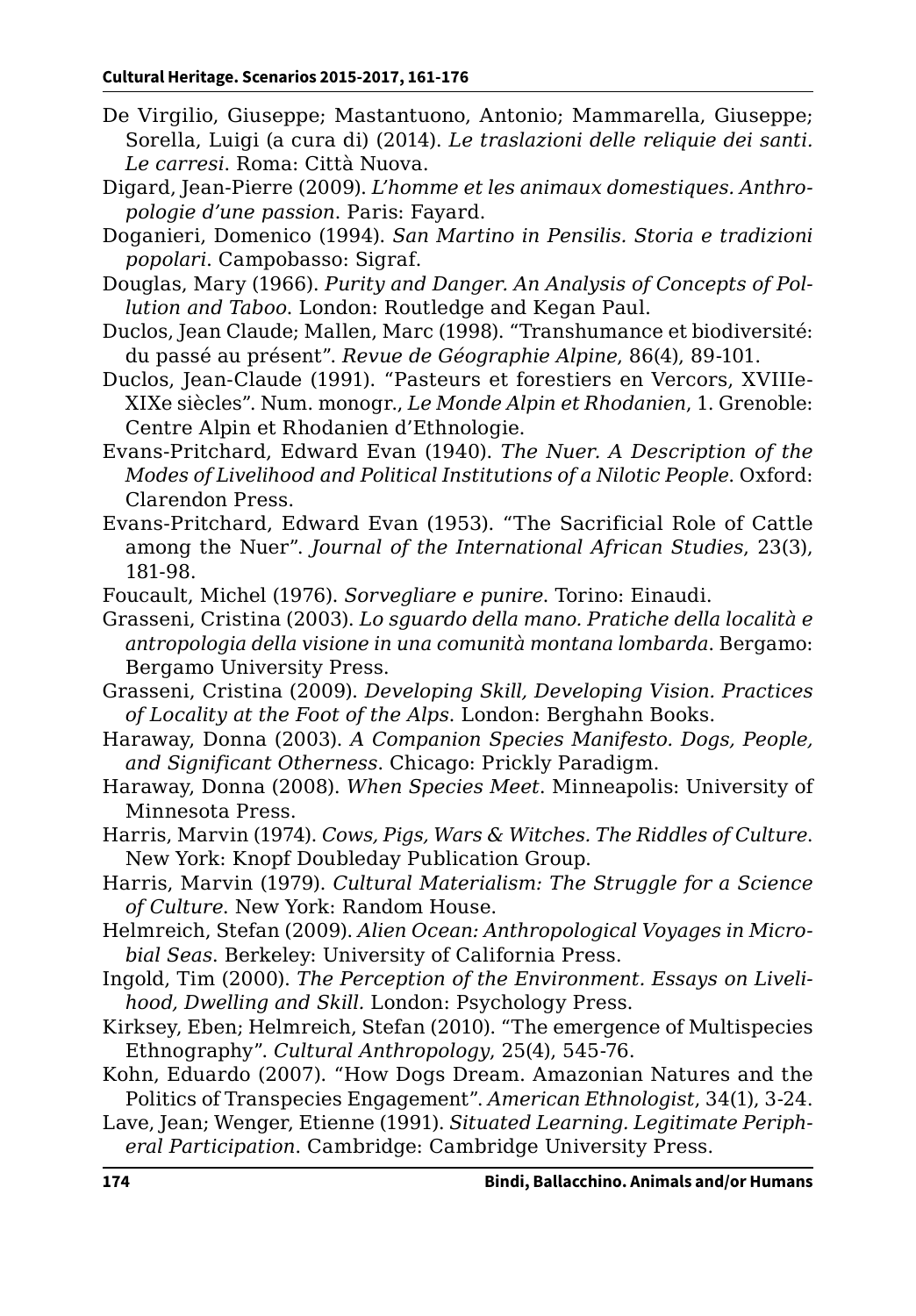Leach, Edmund Ronald [1964] (2007). "Aspetti antropologici della lingua. Ingiurie e categorie animali". Del Ninno, Maurizio (a cura di), *Etnosemiotica. Questioni di metodo*. Roma: Meltemi, 121-38.

Lévi-Strauss, Claude (1962a). *La pensée sauvage*. Paris: Plon.

Lévi-Strauss, Claude (1962b). *Le totémisme aujourd'hui*. Paris: P.U.F.

- Mancini, Michele (2002). *La Primavera, il carro e il bue. Contributo alla conoscenza di un'antica tradizione mediterranea*. Campobasso: Palladino Editore.
- Mannucci, Anna (2001). *Animali e diritto italiano. Una storia*. Mannucci, Anna; Tallacchini, Mariachiara (a cura di), *Per un codice degli animali. Commenti sulla normativa vigente*. Milano: Giuffré, 1-9.
- Matassino, Donato (1976). "La zootecnia nella utilizzazione del territorio interno del Mezzogiorno". *Caserta Zootecnica*, 8(3), 6.
- Matassino, Donato (1983). "Zootecnia di collina e di montagna: sviluppo e prospettive". Num. monogr., *Calabria economica*, 1-2.
- Matassino, Donato (1996). "L'animale autoctono quale bene culturale". *Ruolo del germoplasma animale autoctono nella salvaguardia del territorio = Atti del Convegno*. Num. monogr., *Terra Pugliese*, 45(11/12), 3.
- Matassino, Donato; Ciani, Franco (2009). "Origine e storia della 'Podolica' in Italia". *Atti del Congresso Internazionale "On the traks of Grey Podolic cattle"* (Matera, 10 Luglio 2009). *Taurus*, 20, 11-124.
- Midgley, Mary (1983). *Animals and Why They Matter*. Athens: University of Georgia Press.
- Noske, Barbara (1997). *Beyond Boundaries. Humans and Animals*. Montréal: Black Rose Books.
- Pitt-Rivers, Julian Alfred (1954). *The People of the Sierra*. New York: Criterion Books.
- Pitt-Rivers, Julian Alfred (1993). "The Spanish bull-fight and kindred activities". *Anthropology Today*, 9(4), 11-14.
- Pocar, Valerio (1998). *Gli animali non umani. Per una sociologia dei diritti*. Roma; Bari: Laterza.
- Rabinow, Paul (1992). *Artificiality and Enlightenment. From Sociobiology to Biosociality*. Crary, Jonathan; Kwinter, Sanford (eds.), *In-corporations*. New York: Zone, 234-52.
- Regan, Tom (1983). *The Case for Animal Rights*. San Francisco: University of California Press.
- Riley, Edward (2006). "Ethnoprimatology: Toward Reconciliation of Biological and Cultural Anthropology". *Ecological and Environmental Anthropology*, 2(2), 75-86.
- Rose, Deborah Bird; van Dooren, Thom (2011). "Unloved Others. Death of the Disregarded in the Time of Extinctions". Special issue, Introduction, *Australian Humanities Review*, 50, 1-4.
- Singer, Peter (1975). *Animal Liberation. Towards an End to Man's Inhumanity to Animals*. New York: Paladin Books.